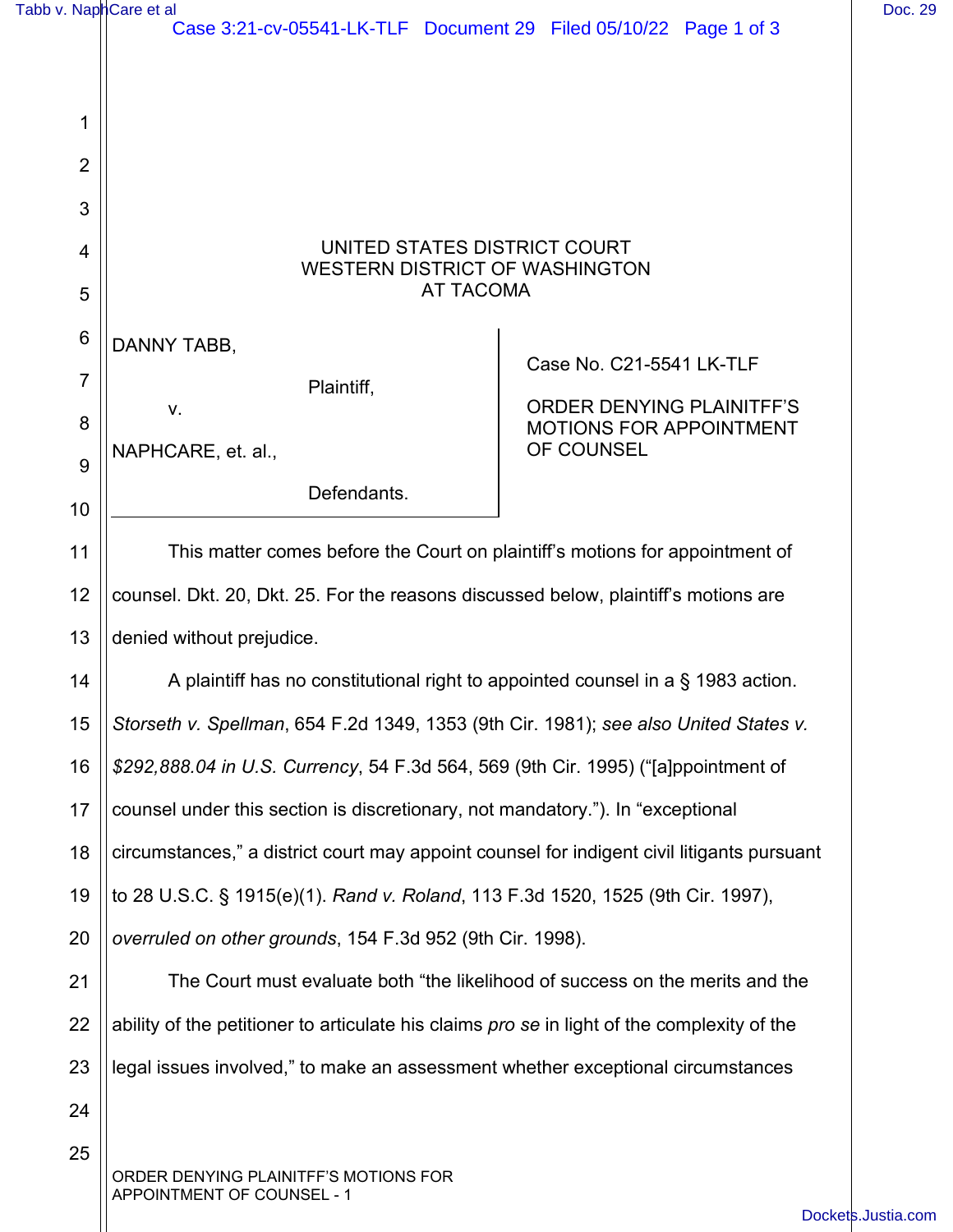1 2 3 4 5 6 show that counsel should be appointed. *Terrell v. Brewer*, 935 F.2d 1015, 1017 (9th Cir. 1991) (citations omitted). A plaintiff must plead facts that show he has an insufficient grasp of his case or the legal issues involved, and an inadequate ability to articulate the factual basis of his claims. *Agyeman v. Corrections Corp. of America*, 390 F.3d 1101, 1103 (9th Cir. 2004). Although a *pro se* litigant may be better served with the assistance of counsel, that is not the test. *Rand,* 113 F.3d at 1525.

Plaintiff has not shown that his claims are particularly complex or that he is unable to articulate the factual basis of his claims *pro se*. Plaintiff states that he suffers from a visual impairment which limits his ability to read and write to short periods of time. Dkt. 25. Plaintiff has not made a showing that his reported impairment prevents him from adequately litigating this action. Additionally, the plaintiff's complaint demonstrates that plaintiff has an adequate understanding of his case and the legal issues involved as well as sufficient ability to articulate the factual basis of the claims.

14 15 16 17 Plaintiff states that he has made five unsuccessful attempts to retain private counsel to litigate this action. Dkt. 25. However, the inability to obtain counsel due to cost, or lack of availability, is not an exceptional circumstance. *See, Wood v. Housewright*, 900 F.2d 1332, 1335-36 (9th Cir. 1998).

18 19 20 21 22 23 Further, plaintiff contends that he has limited legal knowledge and limited access to the law library. Dkt. 25. Legal knowledge deficiencies or limited access to a law library would not constitute an exceptional circumstance – pro se litigants would almost invariably encounter these difficulties. *See, Wood*, 900 F.2d at 1335 (noting that plaintiff's alleged limitations were "difficulties which any litigant would have in proceeding *pro se*.").

24

25

7

8

9

10

11

12

13